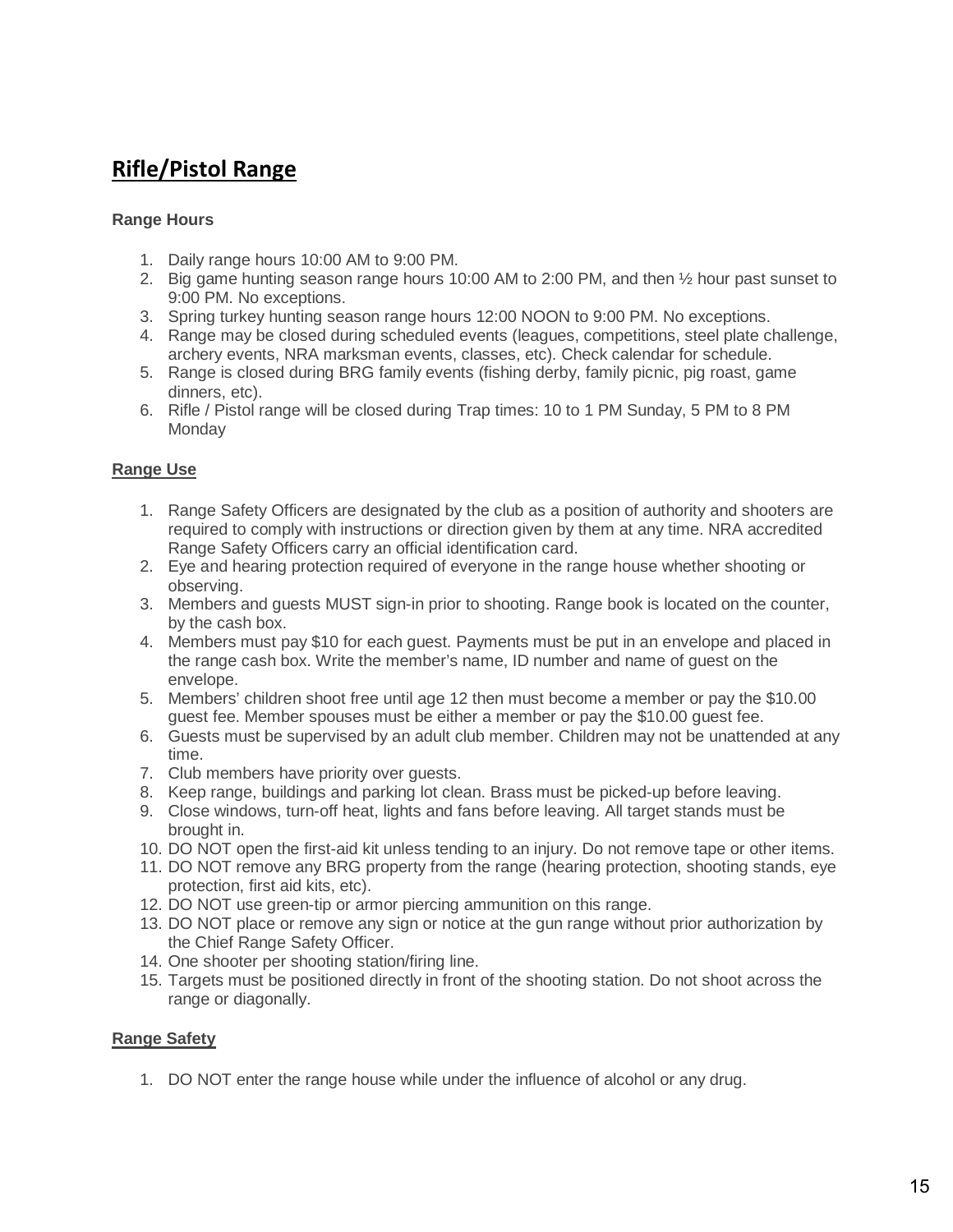- 2. DO NOT handle any firearm for any reason while any person is downrange. Rifles must be cased or racked, unloaded with action open. Handguns must be unloaded with action open or holstered.
- 3. DO NOT load guns unless at a shooting station. Firearm action must remain open and unloaded until ready to use. Loaded firearms must be holstered or pointed downrange at all times.
- 4. DO NOT load firearms at rear shelf, storage areas or in any parking lot.
- 5. DO NOT discharge any firearm into the shale banks, walls, concrete barriers, in the air or at any BRGC property. Doing so will result in immediate termination of membership.
- 6. DO NOT fire any fully automatic weapon at this range without prior approval from club management.
- 7. DO NOT use buckshot or birdshot on any wood-frame target.
- 8. DO NOT shoot at ground targets or bottles. Shoot only authorized targets.
- 9. DO NOT shoot from outside the range house unless doing so as part of a scheduled/approved activity. All shooting must be performed from a shooting station.
- 10. Minimum shooting distance for .50 BMG caliber guns is 50 yards.
- 11. Shooters must sound two long blasts on the air horn prior to shooting.
- 12. Any steel target use REQUIRES the permission and presence of a Range Safety Officer.
- 13. Keep your finger off the trigger until ready to shoot. Be sure of your target and beyond.
- 14. Follow all NRA safety rules.
- 15. Drawing of handguns may only be done from inside the range house.
- 16. All misfires and duds must be placed in steel safety box.
- 17. BRG CLUB RULES WHEN TARGETS ARE BEING CHANGED...: DO NOT APPROACH THE BENCH OR FIRING LINE WHILE TARGETS ARE BEING CHANGED. DO NOT HANDLE FIREARMS FOR ANY REASON WHILE SOMEONE IS CHANGING TARGETS OR DOWN RANGE. ALL RIFLES AND SHOTGUNS MUST BE PLACED ON THE RIFLE RACK AND ALL HANDGUNS MUST BE RE- HOLSTERED OR PLACED ON THE BENCH TABLE WITH THE ACTION OPEN AND UNLOADED

#### **Important Legal Information**

- Only persons licensed for handgun possession in the state of NY may legally possess or fire any pistol or revolver. Under NYS law the possession or use of any loaded handgun without a permit is a felony offense. Persons between 14 & 21 years old may shoot a handgun ONLY under the direct supervision of a certified handgun instructor (NYS Penal Law Article 265).
- Shooters shall comply with the laws of the state of NY regarding the handling and use of firearms at all times, NO EXCEPTIONS.